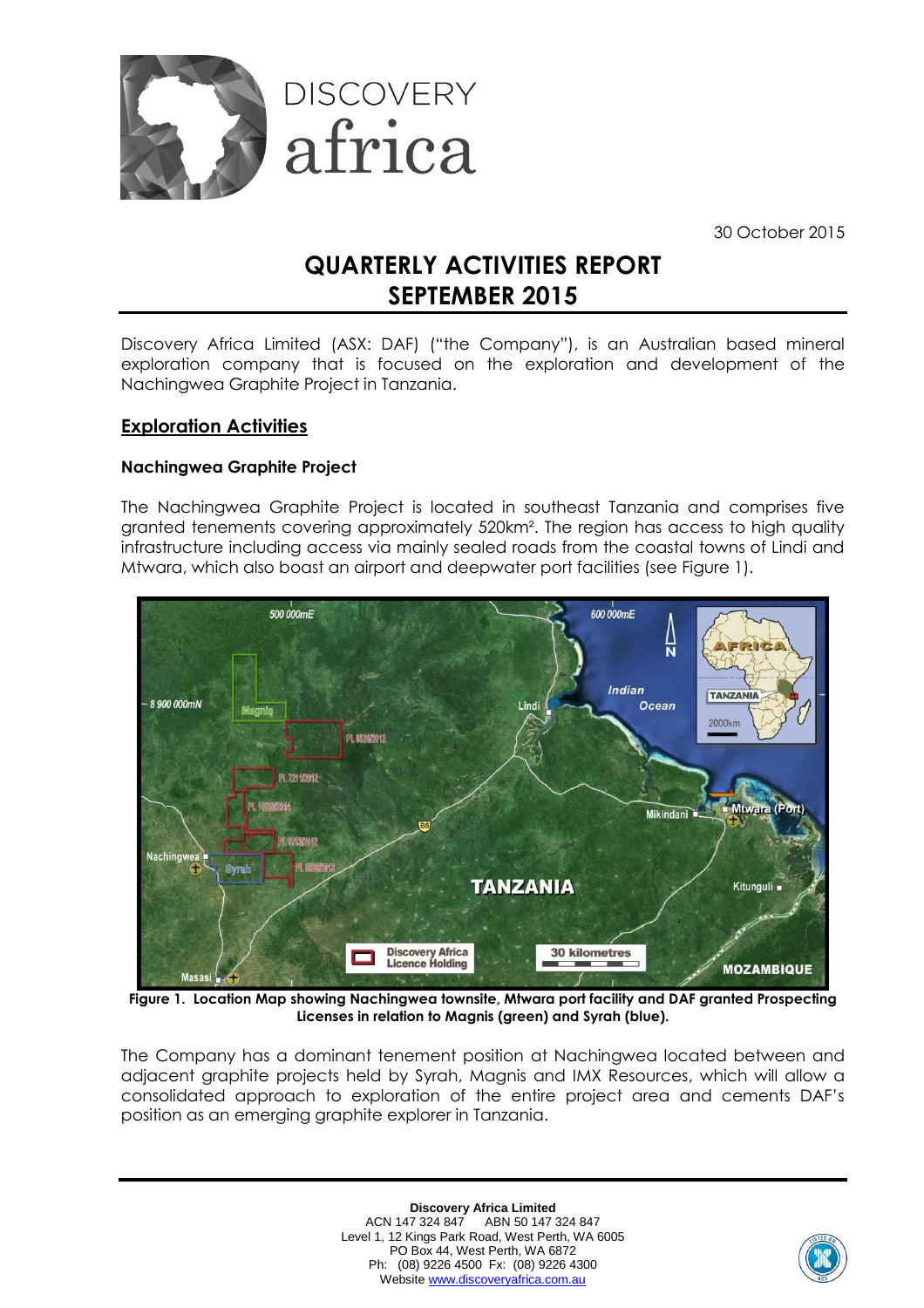

The Project substantially overlays the graphite prospective Mozambique Mobile Belt, with graphitic schist located both within and surrounding the Project. The prospect areas within the project tenements are highly prospective for graphite mineralisation, including outcrops of graphitic schist identified at numerous localities. At the Injaa Hill prospect area, outcrops of graphitic schist have been mapped by the Geological Survey of Tanzania.

# **EL1173 Kitgum Graphite Project (Uganda)**

The Company confirmed during the Quarter that it had cancelled the agreement with the vendor of the Kitgum Graphite Project - tenement Exploration Licence (EL) 1173 located in Uganda, to terminate the transaction whereby the Company had acquired EL1173.

By way of background, on 4th April 2014, the Company entered into a Tenement Sale Agreement to purchase the Ugandan Exploration Licence (EL) 1173 by paying the vendor US\$25,000 and 9,500,000 DAF shares. A further US\$75,000 final payment was due in April 2015. The Company did NOT make this payment, and executed an agreement with the vendor to waive the US\$75,000 payment, in consideration of the Company returning tenement EL1173 to the vendor.

The original Tenement Sale Agreement, including the issue of the 9,500,000 shares, was negotiated by the former Directors of the Company, at a time when their removal was being sought at a Shareholders Meeting in April 2014.

The Company considers the decision a sound strategy to conserve the Company's limited funds, given the technical review of the tenement did not support the Company making the final payment nor our continued involvement with EL1173.

### **Other**

The Company is continuing to investigate the decisions and actions of its former directors in entering into an MOU and HOA, and the significant expenditure of Company funds on the Brandberg Lithium Project in Namibia.

# **Corporate**

The Company reviewed its investment portfolio of ASX-listed shareholdings during the Quarter, and in order to improve its cash position, advised that it had made a total capital realisation of \$271,794 (less brokerage fees) via the sale of its investment holding in Argosy Minerals Limited and Horseshoe Metals Limited.

The Company sold 111,713,689 Argosy Minerals Ltd shares to a number of unrelated parties via off-market transactions, for a total cash consideration of \$251,355. In addition, the Company sold 450,000 shares in Horseshoe Metals Ltd, via on-market transactions, for a total cash consideration of \$20,439 (less brokerage fees).